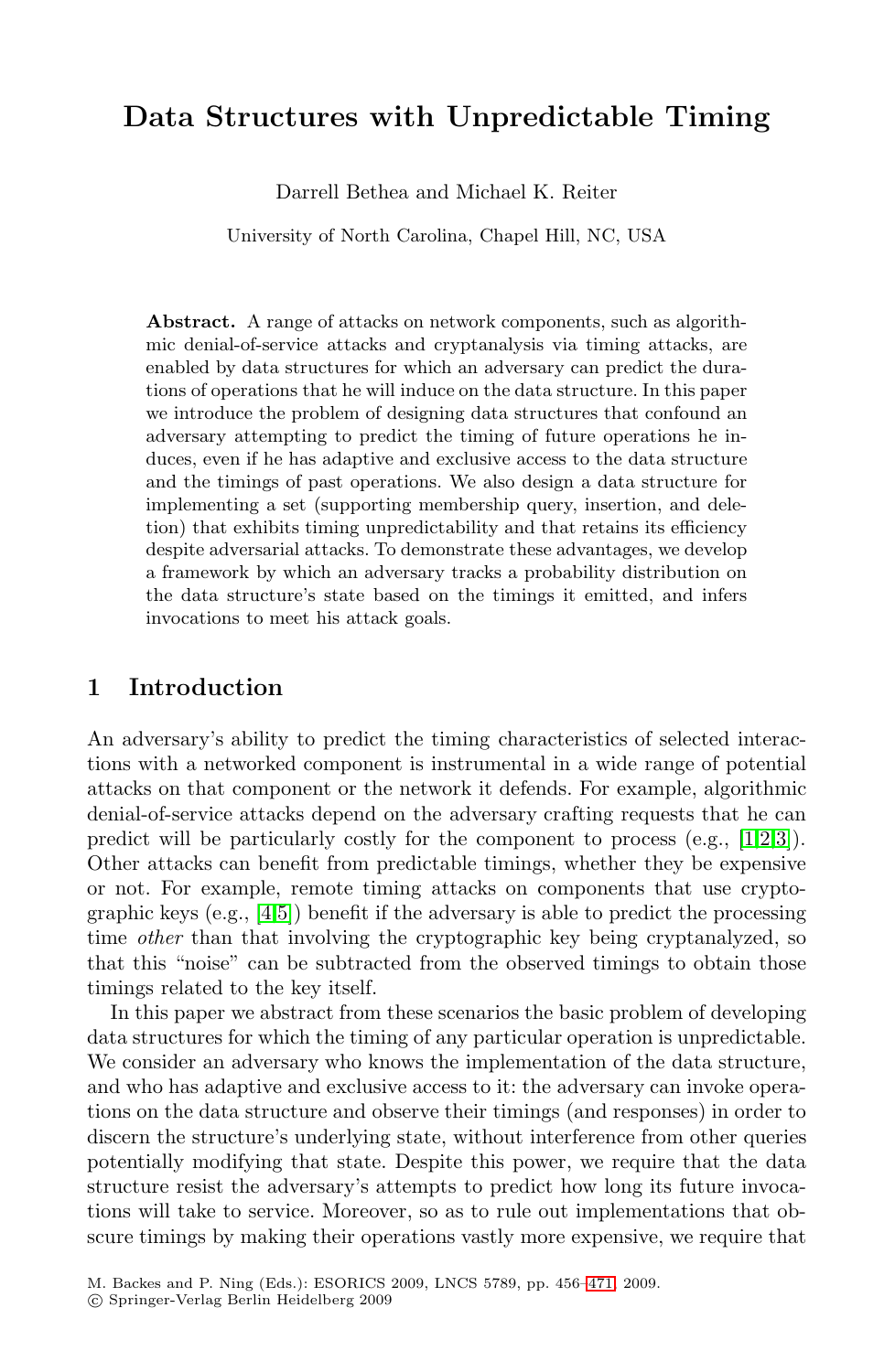the performance of the operations be competitive with other, timing-predictable implementations of the same abstract data type, even against an adversary bent on decaying their efficiency.

As a first step in this direction, we propose an implementation of a set that supports insertions, deletions, and membership queries, and that meets the requirements outlined above. Our set implementation is derived from skip lists, a popular data structure for implementing sets, but exhibits timing unpredictability unlike regular skip lists (as we will demonstrate). In particular, our implementation introduces novel techniques for modifying skip lists during queries, so as to make them more timing-unpredictable with little additional overhead.

To quantify the timing unpredictability of our proposed set implementation, we develop a methodology by which an adversary, based on the timings he observed for his previous operation invocations, can track a probability distribution on the state of the data structure. We also show how the adversary can use this distribution to infer an invocation that will best refine his ability to predict timings of future invocations, or that will best manipulate the data structure so as to make it maximally inefficient. We have implemented this attack methodology in a tool to which we subject our proposed set implementation.

The results of our evaluation indicate that our proposed set implementation is substantially more timing-unpredictable than a regular skip list. Moreover, we show that our set implementation is efficient, in that it retains its good performance despite the contrary efforts of the adversary, while the adversary achieves considerable decay of a standard skip list's performance. These advantages derive from the adversary's uncertainty as to the shape of the data structure at any point in time, in contrast to a standard skip list, which the adversary can unambiguously reverse-engineer in little time.

To summarize, the contributions of this paper are as follows. We introduce the problem of achieving timing unpredictability in data structures. We propose a novel set implementation that improves timing unpredictability over that achieved by other set implementations at little additional cost. We demonstrate these advantages through a methodology by which an adversary determines requests to best refine his ability to predict timings of future operations or to decay the performance of those operations.

# **2 Related Work**

In this paper we explore the construction of a data structure that alters its shape (and thus its timing characteristics) randomly, even as frequently as on a per-operation basis. This high-level idea is borrowed from approaches to render timing attacks against cryptographic implementations (e.g., [4,5]) more difficult, by randomizing the cryptographic secrets involved in the computation in each operation. A well-known example is "blinding" an RSA private key operation  $m^d \bmod N$  by computing this as  $(mr^e)^d r^{-1} \bmod N$  for a random  $r \in \mathbb{Z}_N^*$  [4]. This paper is a first step toward applying randomized blinding techniques in data structures, as opposed to particular cryptographic implementations.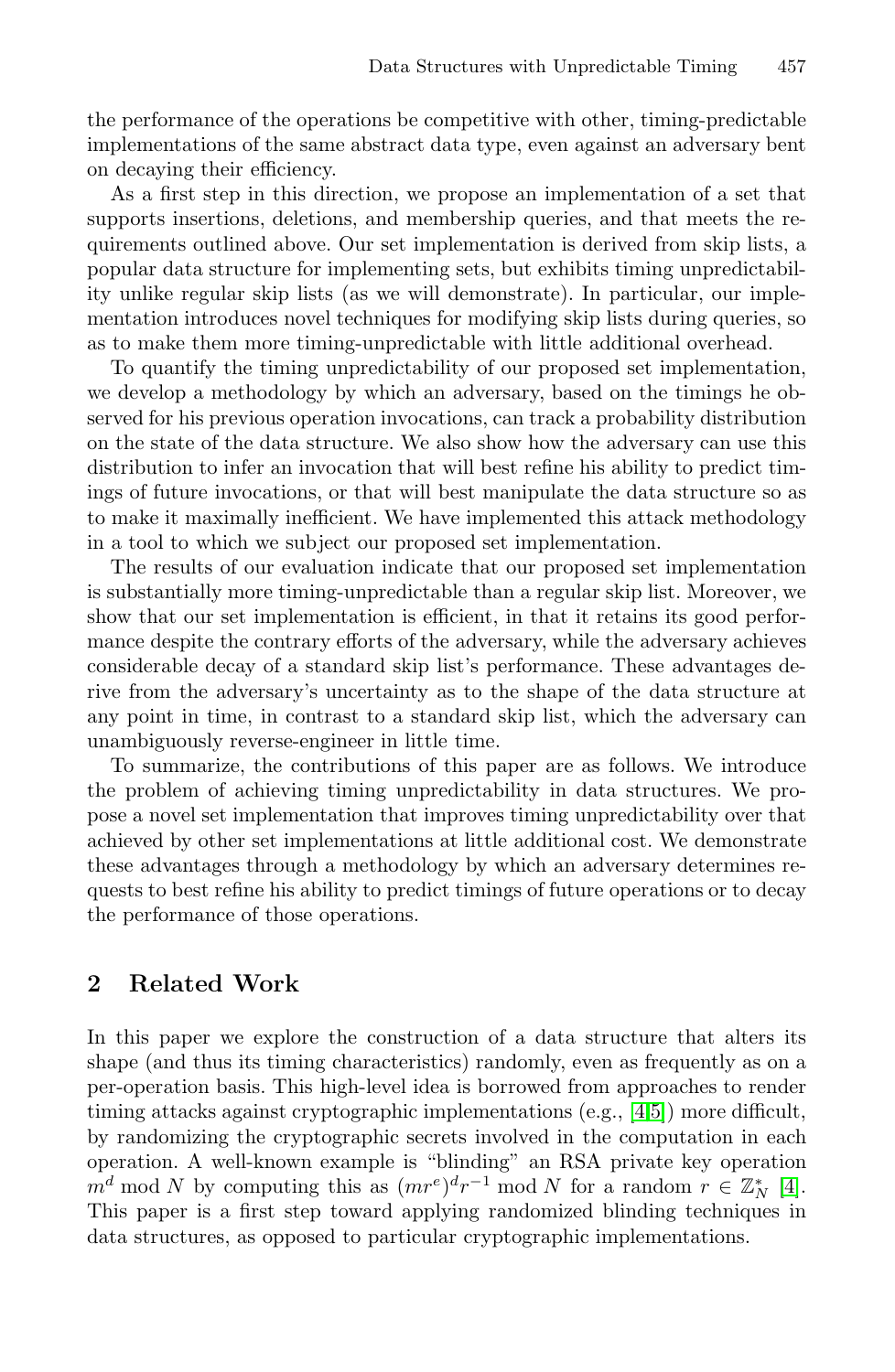Algorithmic denial-of-service attacks, in which an adversary crafts invocations that he can predict will be costly to process, have led to proposals to use data structures less susceptible to such attacks (e.g., [2,3]). These data structures generally fall into two categories: those that bound worst-case performance and those that attempt to make worst-case inputs unpredictable. The first category consists mainly of self-balancing [dat](#page-15-1)a structures (e.g., splay trees [6], AVL trees [7]), which make no [at](#page-15-2)tempt to limit an adv[er](#page-4-0)sary's ability to predict operation costs. Thus, while these data structures keep access costs consistently below some desirable asymptotic threshold, the costs are typically easy to predict, allowing these structures to be exploited in other forms of timing attacks. The second category consists of data structures that mitigate algorithmic denial-of-service attacks by limiting an adversary's ability to induce worst-case performance reliably. Typically, this limiting is accomplished using either a randomized insertion algorithm (e.g., randomized binary search trees [8]) or a secret unknown to the [a](#page-15-3)[dve](#page-15-4)rsary (e.g., keyed hash tables [9]). We show in Section 4 that randomized insertion is not sufficient to achieve unpr[edi](#page-15-5)[cta](#page-15-6)[bilit](#page-15-7)y versus an adaptive adversary. A deterministic algorithm based on a fixed secret faces the same difficulty: the adaptive adversary's ability to probe the data structure allows him to uncover its shape and thus its timings, even withou[t kn](#page-15-8)owing the secret.

Skip lists, from which our proposed set implementation is built, have been widely studied, and many variants have been proposed. Most are motivated by performance, to improve access time for certain input sequences or in certain applications (e.g., [10,11,12,13]). Others are skip-list variants that can safely be used by concurrent processes or in distributed environments (e.g., [14,15,16]). Aspects of some of these variants bear similarities to elements of our proposal, but none of them addresses timing predictability or performance under adversarial access.

<span id="page-2-0"></span>Also related to our work is *online* algorithm analysis (e.g., [17]), which deals with algorithms that process requests as they arrive ("online" algorithms) and how they perform compared to optimal algorithms that process the same requests all at once ("offline" algorithms). Of particular interest here is the field's analysis of *adaptive* adversaries that select each request with knowledge of the random choices made by the online algorithm so far. Our adversary is weaker, selecting new requests knowing only the *duration* of each previous request. Durations leak information about the algorithm's random choices but may not reveal those choices unambiguously. Our weaker adversary is motivated both by a practical perspective — an adversary can easily measure durations but would rarely be gi[ve](#page-0-0)n all random choices made by the algorithm — and also by our hope to explore the extent to which randomization can limit the adversary's knowledge of the data structure's future timing behavior. Assuming the adversary knows all prior random choices would preclude this exploration.

# **3 Goals**

As discussed in Section 1, a common thread in many attacks is the adversary's ability to predict the timing of operations that will result from his activity (and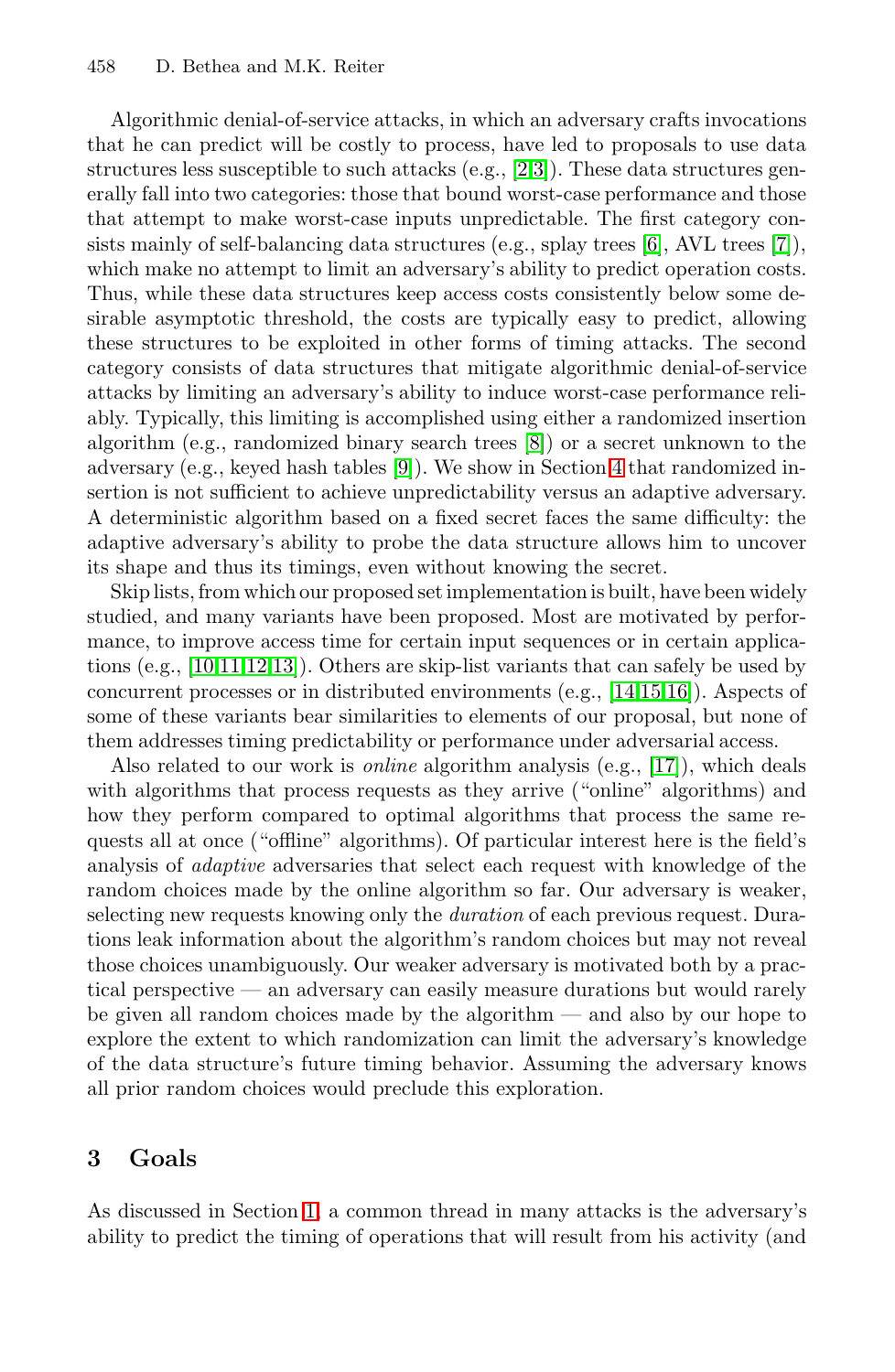correspondingly to manipulate the data structure to produce desirable timings). These timings can be particularly large, as in an algorithmic denial-of-service attack. Or, it may simply suffice that the timings can be predicted accurately, whether they be large or not, e.g., to minimize the "noise" associated with other activities when cryptanalyzing keys via timing attacks.

As an illustrative example, consider that a server using OpenSSL does approximately ten set lookups (implemented using hash tables) between receiving a ClientHello message and sending its ServerKeyExchange response. Because the ServerKeyExchange message often involves a private key operation — signing the parameters for Diffie-Hellman key exchange — the tim[in](#page-15-9)g the client observes between messages involves both set lookup operations and the private key operation. As such, having an understanding of the timing of the set lookup operations can enable an adversary to obtain a more fine-grained measurement of the private key operation. As another example, popular interpreted languages such as Perl and Python incorporate associative arrays implemented as sets (specifically using hash tables) as a primary built-in data type, providing an avenue for exploiting timing in a range of applications written in those languages. Perl's hash function has already been shown to be vulnerable to denial-of-service attacks [3], and Python's hash function is intentionally trivial — integers, for example, hash to their lower-order bits.

The goal of our designs in this paper will be to limit an adversary's ability to predict and manipulate the timing of his future operations on a data structure. More precisely, we consider an abstract data type with predefined operations, each of which accepts some number of arguments of known types. Motivated by the examples above, and to make our discussion more concrete, we will use a set data type (Set) as a running example throughout this paper. A data structure S of type Set would typically support the following operations:

- **–** S.insert(v) adds value v to S if it doesn't already exist, i.e.,  $S \leftarrow S \cup \{v\}$ ;
- **–** S.remove(v) removes v if it is in S, i.e.,  $S \leftarrow S \setminus \{v\};$
- **–** S.lookup(v) returns v if v ∈ S, or ⊥ otherwise.

We give an adversary adaptive access to  $S$ ; i.e., the adversary can perform any invocation of his choice, and receives the response to this invocation before choosing his next. Since the adversary can time the duration until receiving the response, we model this by returning not only the return value from the invocation, but also the duration of the invocation (in some ap-

<span id="page-3-0"></span>

|                            | <i>Invocation Return value Duration</i> |   |
|----------------------------|-----------------------------------------|---|
| 1. S.insert(7)             | " $\alpha$ <sup>"</sup>                 |   |
| 2. $S.\mathsf{insert}(12)$ | " $\alpha$ <sup>"</sup>                 | 6 |
| $3. S.$ lookup $(7)$       |                                         | 3 |
|                            | :                                       |   |
|                            |                                         |   |
|                            |                                         |   |

**Fig. 1.** Example execution

propriate unit of time that we will leave unspecified for now). For example, an adversary's interaction with the set S might look like Figure 1.

The notion of timing-unpredictability that we study in this paper comprises two types of requirements, which we describe below.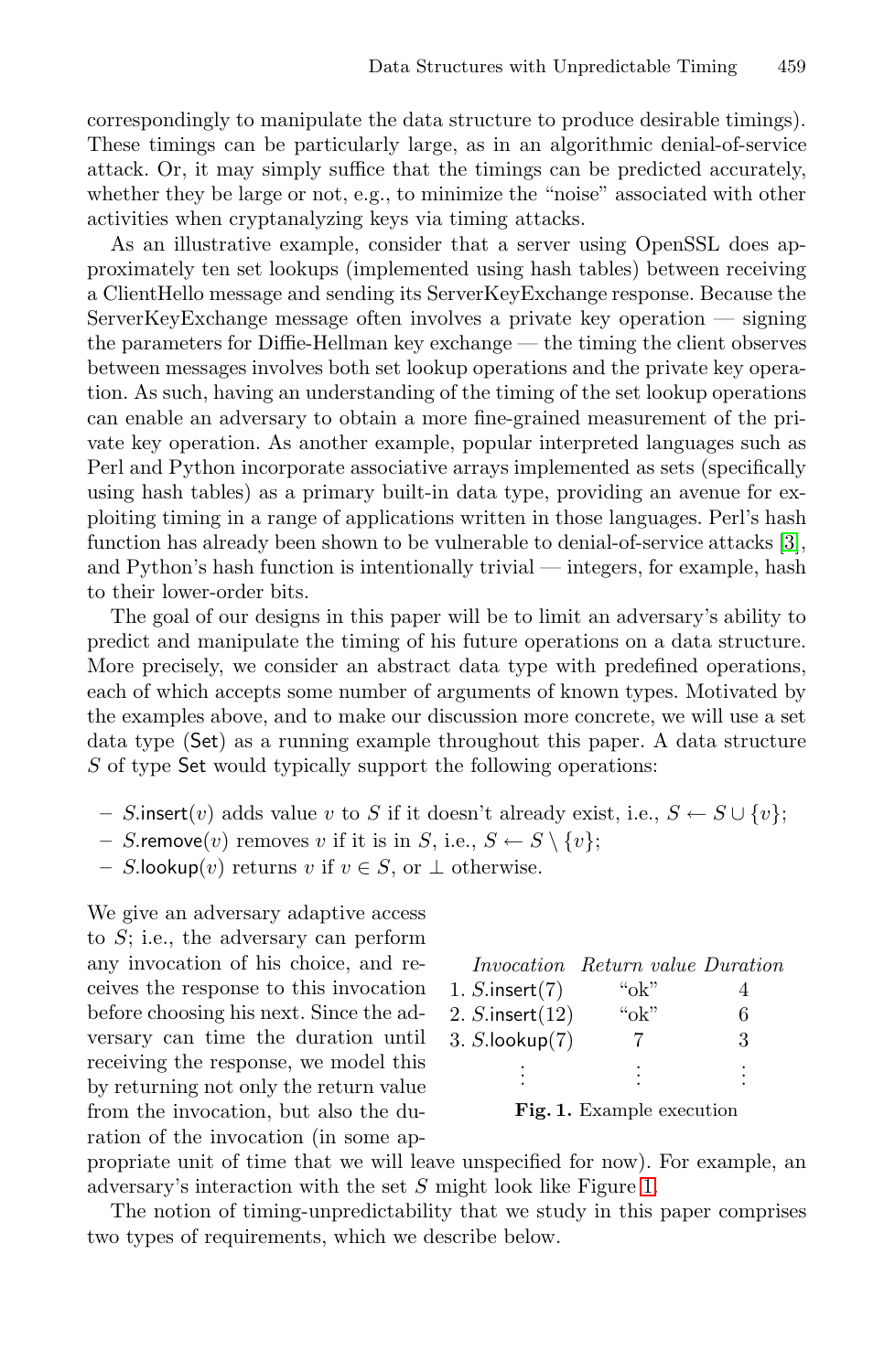**Invocations must be efficient**: Efficient operation is not a requirement unique to timing-unpredictability, obviously, as it has been a primary goal of algorithm design since its inception. We explicitly include it here, however, to emphasize that we cannot sacrifice (too much) efficiency in order to gain unpredictability. Here we measure efficiency in terms of the extent to which the above adaptive adversary can manipulate the data structure to render invocations of his choice as expensive as possible.

**Timing of invocations must otherwise be "unpredictable"**: Intuitively, to be *timing-unpredictable*, we require that the adversary be unable to predict the time that invocations will take. More specifically, after observing the timings associated with operations of his choice, the adversary can generate the probability distribution of possible timings that each next possible invocation could produce. We measure unpredictability by the minimum of the entropies of the timing distributions for all next possible invocations, i.e.,  $\min_{i} H(dur(inv))$ where dur(inv) is a random variable representing the timing of invocation inv, conditioned on the invocations and their timings that the adversary has observed so far, and H() denotes entropy. Intuitively, the entropy gives a measure of how uncertain the adversary is of the resulting timing. There are natural extensions of this property, e.g., using the *average* entropy over all invocations, i.e.,  $\arg_{inv} H(dur(inv))$ . However, because the minimum entropy will always be at most the average entropy, we consider only the former here.

Two observations about the above goals are in order. First, there is a tension between performance and unpredictability, in that the efficiency requirement limits the degree of unpredictability for which we can hope. Notably, a data structure of size n that implements invocations in  $O(f(n))$  time for nondecreasing f permits unpredictability (as defined above) of at most  $\log_2 O(f(n)) = O(\log_2 f(n)).$ One way to balance these two might leave the timing distribution across invocations on the data structure unchanged from that of a timing-predictable structure (to retain efficiency) but make it impossible to predict which invocations would produce which timings (so that timings are unpredictable).

<span id="page-4-0"></span>Second, though neither of the above goals explicitly includes hiding the data structure state from the adversary, doing so can be helpful to our goals, and some of our analysis will measure what the adversary can know about that state. One approach to hide this from the adversary would be to insert a random delay prior to each invocation response. However, just as such random delays do not thwart cryptographic timing attacks (these delays can be filtered out statistically and the keys still recovered), they will only delay an adversary from recovering the [da](#page-2-0)ta structure state. An alternative might be to slow all operations to take the same time, presumably calculated as a function of  $n$ . However, this benefits neither efficiency nor timing unpredictability, our primary goals here.

### **4 Skip Lists**

One goal of this paper is to develop a Set implementation that meets the requirements of Section 3. We do so by building from skip lists, a well-known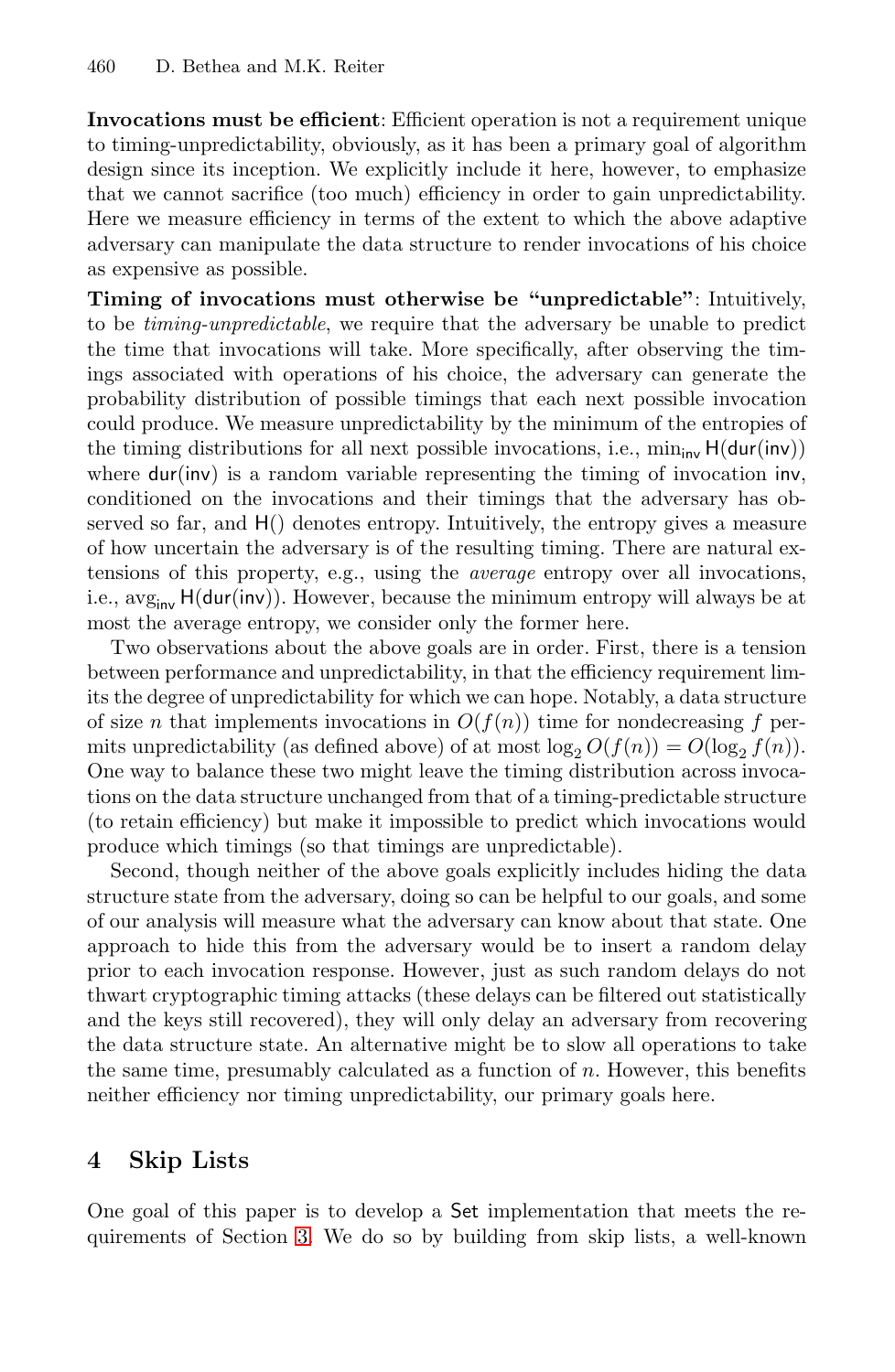implementation of a Set. We first describe the skip-list structure, and then we discuss its vulnerabilities to timing attacks.

**Data structure and algorithm**: A skip list is a data structure that can be used to implement the Set abstract data type [18]. A skip list comprises multiple non-empty linked lists, denoted  $\mathsf{list}_1, \ldots, \mathsf{list}_m$ , where  $m \geq 1$  can vary over the life of the skip list. Each linked list consists of *nodes*, each with a *pointer* to its successor in the list; the successor of node nd is denoted nd.nxt. List  $\mathsf{list}_\ell$  begins with a *head* node, denoted head [ $\ell$ ]. Each other node in list<sub> $\ell$ </sub> represents a value that was inserted into the set; the value of each such node nd is nd.val. The nodes in each linked list are sorted in increasing order of their values. The first linked list, list<sub>1</sub>, includes (a node for) each value inserted into the set. Each list<sub> $\ell$ </sub> for  $1 < \ell \leq m$  contains a subset of the inserted values, and satisfies the following property: if a val[ue](#page-5-0) is in  $\mathsf{list}_{\ell}$ , then it is also a member of  $\mathsf{list}_{\ell-1}$ , and the node nd representing  $v$  in list<sub> $\ell$ </sub> contains a pointer nd.down to the node representing  $v$ in  $\textsf{list}_{\ell-1}$ . Similarly, head $[\ell]$  down  $= \textsf{head}[\ell-1]$ .

To lookup  $v$  in a skip list, the search begins at the head of the  $m$ -th linked list. It traverses that linked list, returning if it finds  $v$  or stopping when it reaches the last node in the list whose value is strictly less than  $v$ . In the latter case, if the current list is also list<sub>1</sub>, then it returns  $\perp$ . Otherwise, the search drops to the next lower linked list and continues as before. An example of a lookup in a standard skip list is shown in Figure 2.

To remove a value v from a skip list, we navigate to v by the same method. Once located, we simply remove the nodes representing  $\nu$  from the linked lists. Any empty linked lists are deleted, and  $m$  is adjusted accordingly.

When inserting a value into the skip list, we first probabilistically determine its "height" in the skip list, i.e., the largest value  $h \geq 1$  such that list<sub>h</sub> will contain the new value. We sample the new height from a distribution that yields any h with probability  $2^{-h}$ . Once the height of the new value is so determined, we find the position of the new value [in](#page-8-0) list<sub>h</sub> using the same search method as in the lookup and

<span id="page-5-0"></span>

**Fig. 2.** Search path for lookup(28) in standard skip list

remove operations. Then we simply add the new value to the proper locations in lists list<sub>h</sub>, ..., list<sub>1</sub>, creating new lists (if  $h>m$ ) and adjusting m as necessary. As such, in expectation only  $1/2$  of the values are represented in list<sub>2</sub>, only  $1/4$ are represented in  $list_3$ [, a](#page-6-0)nd so on. For this reason, a skip list of n values supports lookup, insert and remove operations in  $O(\log_2 n)$  time with high probability.

**Weaknesses**: Despite their randomized nature, skip lists are vulnerable to attacks on both predictability and efficiency. Section 6 details how an adversary can track the distribution of possible skip lists (that is, the distribution of different skip-list configurations that represent the same Set) given access to a skip list only via invocations and their observed durations. Using this technique, even an adversary passively observing random lookup invocations can quickly determine the internal configuration of the skip list. For example, Figure 3 shows the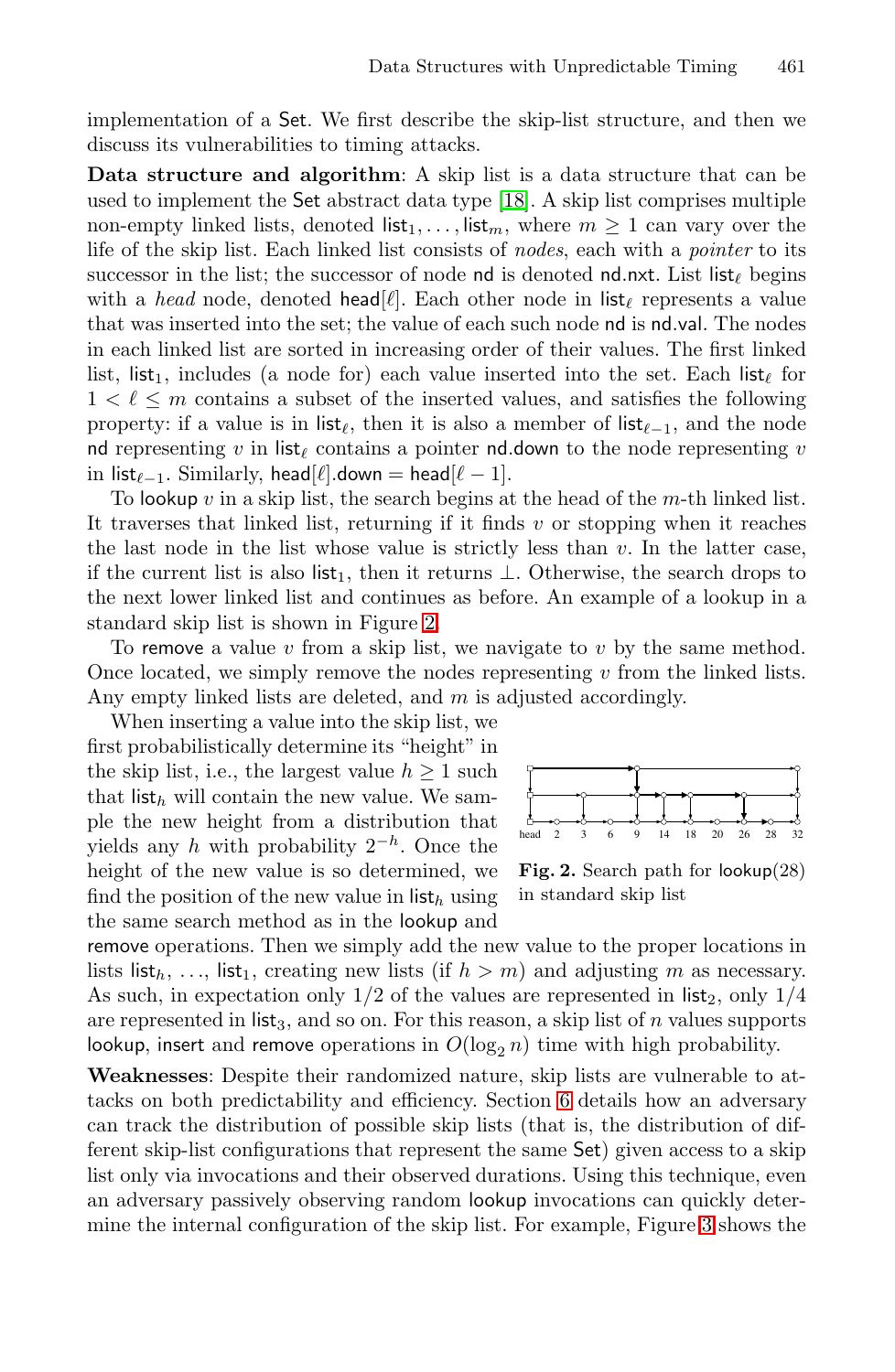graph of the average entropy in [bit](#page-6-1)s (over 100 runs) of the skip-list distribution for such an adversary over the course of 25 observed lookup invocations and their durations on a skip list of size 5.

This result illustrates that the randomization that takes place during an insert operation is not enough to hide the internal configuration of the skip list from an adversary. Proposals exist for occasionally rearranging the entire internal configuration of a skip list.<sup>1</sup> but as these methods must operate on each value in the skip list, they are generally performed only when there is some other reason for an  $O(n)$  operation (e.g., enumerating the entire contents of the skip list). We argue that these methods are insufficient to protect a skip list for two reasons. First, they are designed to repair inefficiently balanced skip lists, doing little to hinder predictability attacks unless they occur very

<span id="page-6-0"></span>

**Fig. 3.** Average entropy of standard skip-list distributions based on observed lookup durations. Skip list holds 5 values

frequently. Second, an adversary can simply choose not to invoke any operations that would result in reconfiguration, and reconfiguration is too expensive to invoke frequently in a proactive manner.

<span id="page-6-2"></span>Having sufficiently reduced the entropy of the skip-list distribution, the adversary can trivially predict the timing of future invocations. Moreover, the adversary can bias the skip-list distribution toward inefficient configurations by adaptively crafting invocations using observed duration inf[orm](#page-4-0)ation. Specifically, an adversary might target values with heights  $h > 1$ , removing and re-adding them until they are inserted at height  $h = 1$ . Once the adversary has adjusted all values with height  $h > 1$  in this way, the skip list will have been reduced to a linked list with  $\Omega(n)$  performance.

### **5 A Timing-Unpredictable Set**

In this section we describe ways to counter the weaknesses identified in Section 4, and then use these to construct a proposed timing-unpredictable Set.

**Manipulating the origin**:In a standard skip list, every operation begins from  $\text{head}[m]$ . We propose in this section to reduce the ability of the adversary to predict the timing characteristics of future operations by modifying, on a per operation b[as](#page-7-0)is, the starting point of a lookup, insert, or remove. To do so, we introduce a search *origin* into the skip list, and this origin will change on a per operation basis.

<span id="page-6-1"></span>[Intuitively, the search origin can be thought of a](http://en.wikipedia.org/wiki/Skip_list#Implementation_Details)s a new value that is inserted using an operation similar to insert, except that the height  $h$  chosen for it is  $h = m$ . Then, rather than starting a search for a value (or location to insert a new value) from head $[m]$ , the search is begun from this origin value's node in  $list_m$ ; otherwise the search behaves as normal. In order to enable values smaller than the origin value to be located, however, we make each linked list circular (as shown in Figure 4.)

 $^{\rm 1}$ http://en.wikipedia.org/wiki/Skip\_list#Implementation\_Details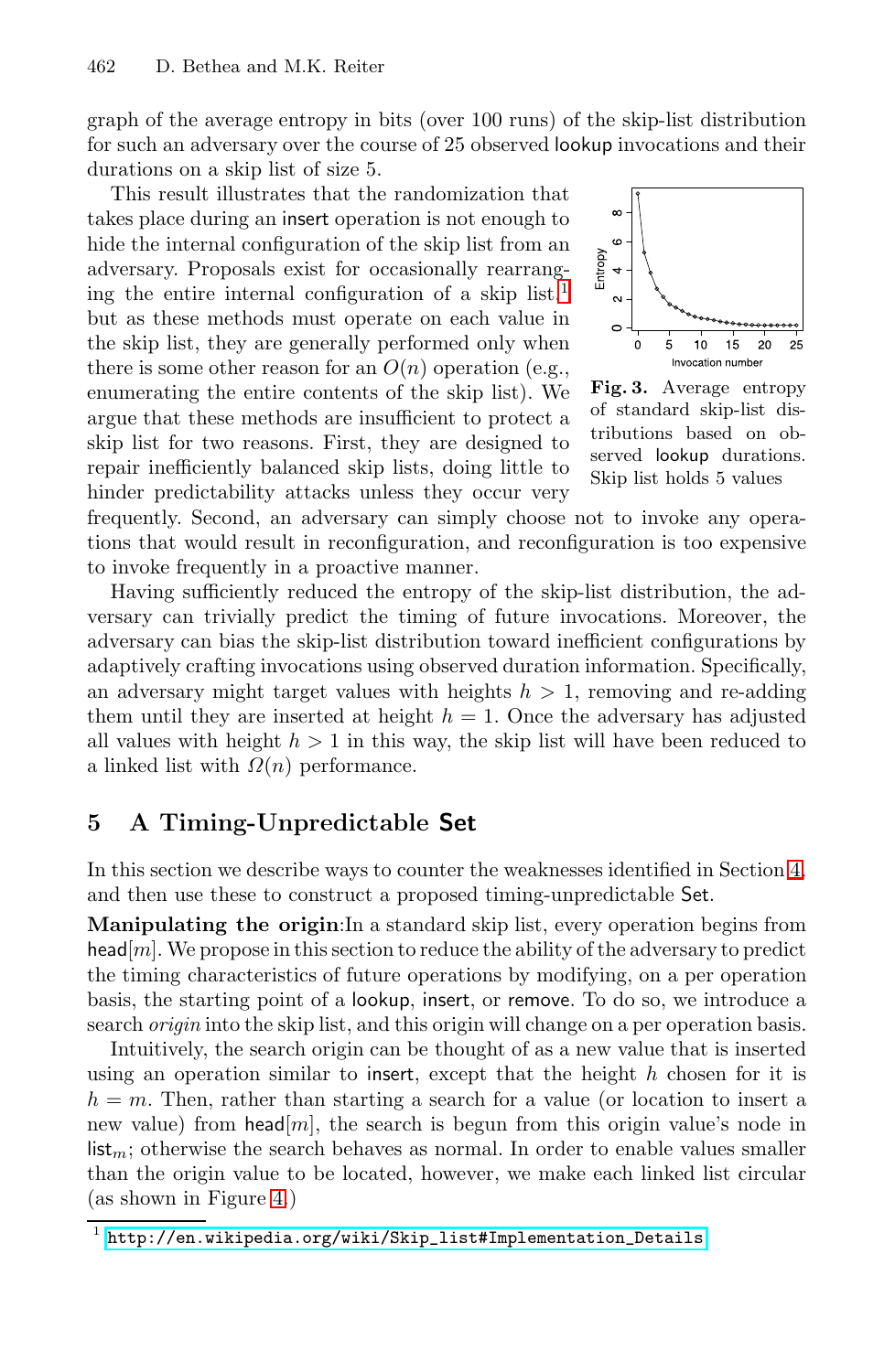In practice, it is unnecessary for the origin to be represented using its own nodes, and doing so would incur heavier operation costs than are necessary. Instead, we define the origin to be a sequence ond[m], ond[m−1],..., ond[1] of nodes, each ond [ $\ell$ [\] b](#page-7-1)eing an existing member of list<sub> $\ell$ </sub>. Each origin is constructed relative to a particular "target" value otgt in the skip list. For each  $1 \leq \ell \leq m$ , ond $[\ell]$  is the node in list<sub> $\ell$ </sub> with the largest value less than otgt, or if there is no node in list<sub>l</sub> with a value less than  $\mathsf{otgt},$  then  $\mathsf{ond}[\ell]$ is the node with the largest value in  $list_{\ell}$ . A search from ond[m], ond[m – 1],..., ond[1] starts at ond[m], and if the

<span id="page-7-0"></span>

**Fig. 4.** A skip list with no fixed origin

search is presently at  $\textsf{ond}[\ell+1]$ , it proceeds to  $\textsf{ond}[\ell]$  if stepping to  $\textsf{ond}[\ell+1]$ .nxt would pass the sought value. Figure 5 gives some examples of search paths.

In order to maximize the adversary's uncertainty as to the state of the skip list, and hence to maximize his uncertainty as to the timing it will exhibit, we choose a value v uniformly at random from the values in the skip list when establishing a new origin (relative to  $v$ ). In order to select a value uniformly at random, we add to each node nd two additional fields. The first is nd.skip, which records the number of values in the skip list that are "skipped" between nd and nd.nxt. More precisely, if nd is in list<sub>1</sub>, then nd.skip =



<span id="page-7-1"></span>The search path for  $lookup(6)$ . The search wraps from high-valued nodes to low-value nodes.

The search path for  $lookup(28)$ . The search travels down by origin nodes until a move right has been made.



1, and otherwise nd.skip =  $\sum_{i=0}^{c-1}$  nd.down(.nxt)<sup>*i*</sup>.skip where (.nxt)<sup>*i*</sup> denotes *i* copies of ".nxt" and *c* > 0 is the smallest value satisfying  $nd.nxt.down = nd.down(nxt)^c$ . The second field is nd.idx, which is used only when nd is a part of the origin. It records the absolute index of nd in the skip list. These fields can be maintained in the skip list across insert and remove operations (and origin changes) with no change in the asymptotic cost of these operations.

Given these extra fields, establishing an origin relative to a value otgt selected uniformly at random in a skip list with  $n$  values is achieved as follows: choose a  $j \in [1, n]$  at random, and then use the nd.skip and nd.idx values to navigate to the  $j$ -th value in the list (to which otgt will be set) and assemble the new origin relative to that value. Again, this can be performed with only an additive cost to the skip-list operation that does not change its asymptotic complexity.

**Height adjustment**: The second countermeasure to timing predictability that we employ is to "height adjust" a value in the skip list. Recall that when a value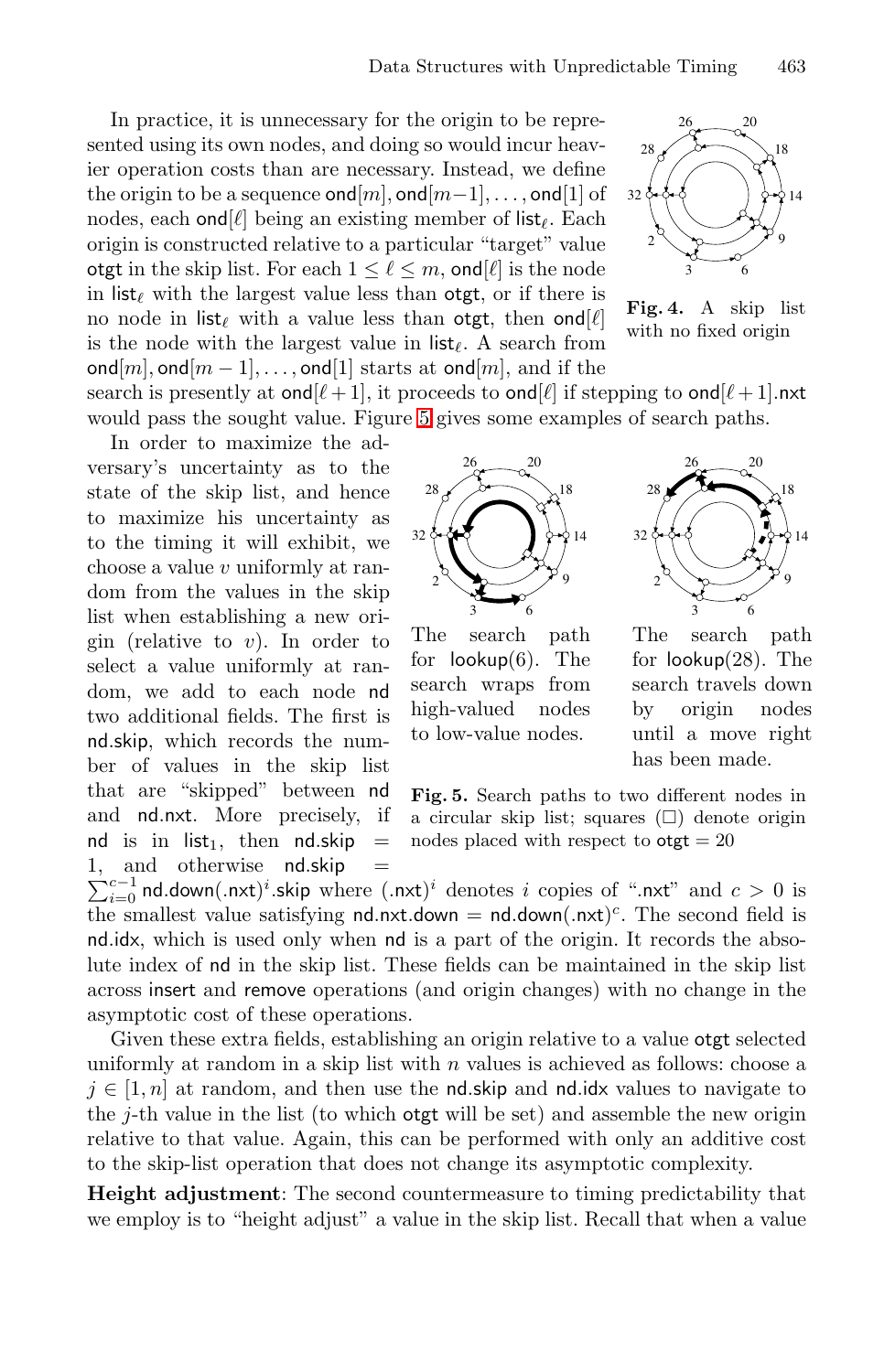is inserted into a standard skip list, we probabilistically determine its "height" in the skip list, i.e., the largest value  $h \geq 1$  such that list<sub>h</sub> will contain the new value, by sampling from a distribution that yields any h with probability  $2^{-h}$ . When height adjusting a value we simply re-sample from this distribution to obtain a new height for the value, and then modify linked lists to reflect this value's newly chosen height. The effect is equivalent to having removed and then re-inserted the value. However, since this is accomplished with searching to the value only once, and without removing nodes that would be re-inserted, it is far less costly than actually removing and re-inserting the value.

**The TUSL skip list**: There are many potential ways to combine origin movement and height adjustment to implement skip-list variants that should better resist an adversary divining and manipulating its structure. For our study in Sections 6 and 7, we consider the following variant, to which we refer as TUSL (for "Timing-Unpredictable Skip List"). We designed the TUSL such that its variations from standard skip lists would introduce only small additional costs and also not change the asymptotic complexity of the Set operations.

insert To perform an insert $(v)$ , first select the height h for the new value. Next, search for the location of  $v$  starting from the origin. If  $v$  is not already in the skip list, insert nodes for v into list<sub>1</sub>,..., list<sub>h</sub>. Regardless of whether v was already in the skip list, select a new otgt at random, and move the origin to be relative to it. If  $v$  was already in the skip list, adjust otgt to height  $h$ .

remove To perform a remove(v), search for v starting from the origin. If v is found, remove its nodes from the linked lists. Whether [or](#page-12-0) not  $v$  was found, select a new otgt at random, and move the origin to be relative to it. Finally, height adjust otgt.

<span id="page-8-0"></span>lookup To perform a lookup $(v)$ , search for v starting from the origin. After the return value is determined (v or  $\perp$ ), select a new otgt at random, and move the origin to be relative to it. Finally, height adjust otgt.

Note that each operation selects a height for one value, namely the new otgt or a newly inserted value. These operations are a small constant factor more expe[ns](#page-6-2)ive than those of a standard skip list, but we will show in Section 7 that a TUSL can outperform a standard skip list against an adversary intent on decaying its performance, even when skip lists are small.

# **6 Predictability Evaluation**

In this section we perform an adversarial evaluation of the extent to which our TUSL design in Section 5 achieves unpredictability. We begin by presenting how the adversary can track the distribution on skip lists based on the timing he observes for each of his invocations. We then present results about the entropy of this distribution, and then we build on these results to demonstrate the timing unpredictability of our TUSL construction.

**Tracking the skip-list distribution**: The timings observed by the adversary and the skip-list algorithm itself (which he knows), induce a probability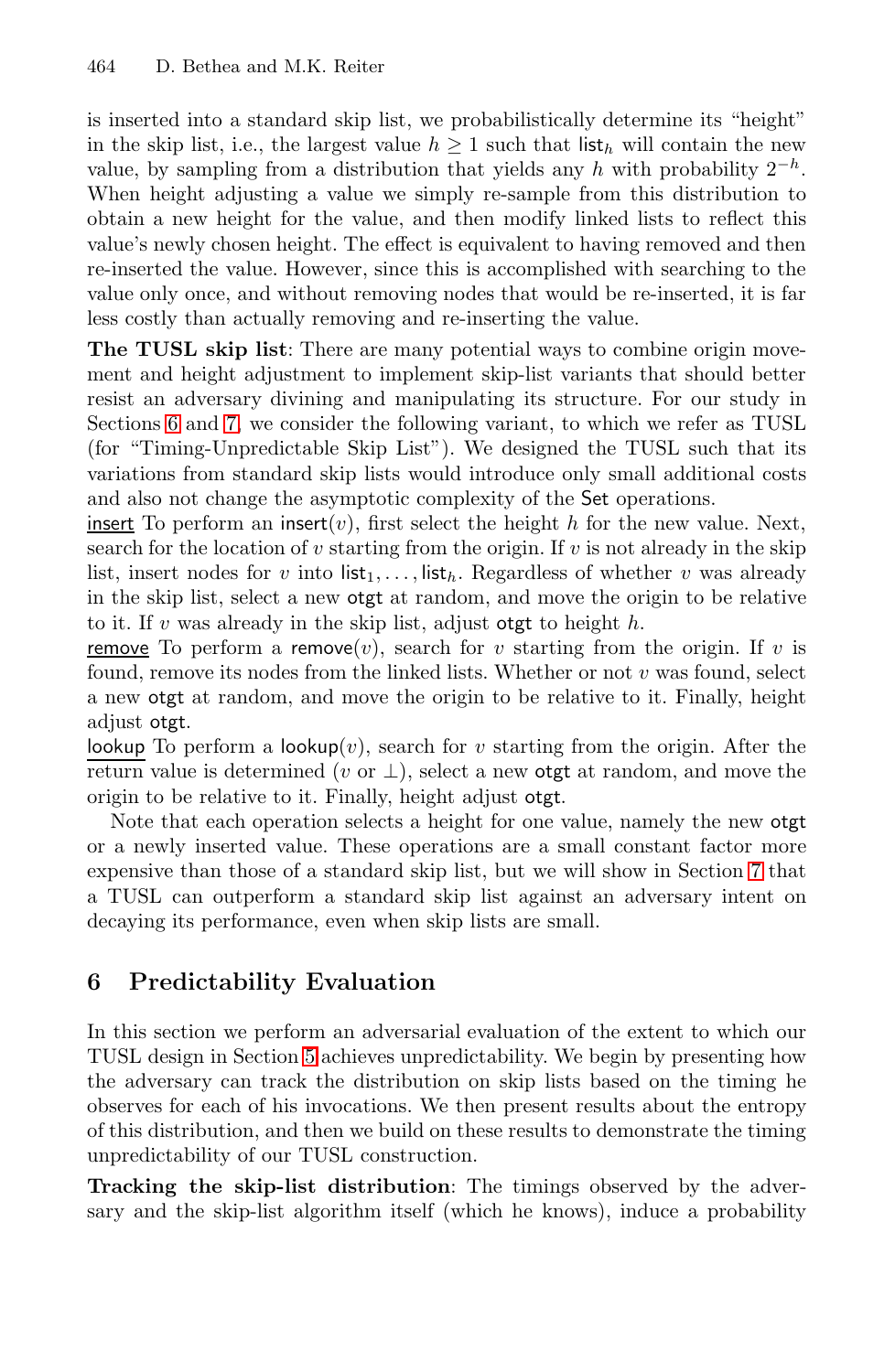distribution on the space of skip lists from his perspective. Let  $I_i = \langle (inv_1,$  $dur(inv<sub>1</sub>)), ..., (inv<sub>i</sub>, dur(inv<sub>i</sub>))$  denote a sequence of invocations and their durations. Each  $\text{inv}_{i'}$  is applied to the skip list  $S_{i'-1}$  (i.e., the skip list resulting from invocations  $inv_1 \dots inv_{i'-1}$ ) in sequence, taking time  $dur(nv_{i'})$  (a random variable) and yielding  $S_{i'}$  (also a random variable). When we use  $I_i = \langle (\mathsf{inv}_1, d_1), \ldots,$  $(\mathsf{inv}_i, d_i)$  to denote an event, the event quantifies the durations of the (fixed) invocations  $inv_1, \ldots, inv_i$ ; i.e.,  $Pr[I_i]$  is the probability that fixed invocations  $inv_1, \ldots, inv_i$  satisfy dur(inv<sub>1</sub>) =  $d_1, \ldots,$  dur(inv<sub>i</sub>) =  $d_i$ .

<span id="page-9-0"></span>To explain how the adversary can track the distribution on TUSLs, i.e., how he can compute Pr  $[S_i = s | I_i]$ , we introduce the following additional notation. Let  $O_i$  denote the value of otgt at the end of (i.e., chosen in) inv<sub>i</sub>. Let  $H_i$  denote the value of the height chosen in  $inv_i$ ; this height is chosen for the value  $O_i$  or for the new value if inv<sub>i</sub> inserted one. Let  $n_i$  denote the number of values in  $S_i$ , and let  $v_1, \ldots, v_{n_i}$  denote an enumeration of the values in  $S_i$ . Then, the adversary can compute Pr  $[S_{i+1} = s' | I_{i+1}]$  inductively as:

$$
\frac{\sum_{s} \sum_{h=1}^{\infty} \sum_{j=1}^{n_{i+1}} \left( 2^{-h} \cdot \Pr\left[S_i = s \mid I_i\right] \cdot \left( \Pr\left[S_{i+1} = s' \land \text{dur}(\text{inv}_{i+1}) = d_{i+1} \mid S_i = s \land H_{i+1} = h \land O_{i+1} = v_j \right) \right)}{\sum_{s} \sum_{h=1}^{\infty} \sum_{j=1}^{n_{i+1}} \left( 2^{-h} \cdot \Pr\left[S_i = s \mid I_i\right] \cdot \left( \Pr\left[\text{dur}(\text{inv}_{i+1}) = d_{i+1} \mid S_i = s \land H_{i+1} = h \land O_{i+1} = v_j \right] \right)} \right)
$$
\n(1)

We derived this equation as an application of Bayes' theorem, but we omit its lengthy derivation here due to space limitations. Note that

 $Pr [S_{i+1} = s' \wedge dur(inv_{i+1}) = d_{i+1} | S_i = s \wedge H_{i+1} = h \wedge O_{i+1} = v_i]$  in the numerator and Pr  $[dur(inv_{i+1}) = d_{i+1} | S_i = s \wedge H_{i+1} = h \wedge O_{i+1} = v_i]$  in the denominator are either identically 0 or identically 1, in that the conditions and the invocation unambiguously specify whether  $S_{i+1} = s'$  and  $\text{dur}(inv_{i+1}) = d_{i+1}$ .

In addition to computing a distribution on skip lists on the basis of timings actually observed from invocations on  $S$ , the adversary can also compute posterior distributions conditioned on a hypothetical invocation and the distribution of timings for that invocation that the prior distribution on skip lists dictates. In this way, the adversary can compute not only a distribution on the current state of the skip list, but also can compute the probability that a particular invocation will yield a particular [tim](#page-2-0)ing and, thus, the posterior distribution on the skip list that would result.

**Entropy of the skip-list distribution**: To provide insight into the results we report below, we first present tests in which the adversary, when selecting inv<sub>i+1</sub>, chooses the invocation that minimizes  $H(S_{i+1} | I_i)$ , i.e., that minimizes the entropy of the skip-list distribution that results from the chosen invocation. We measure  $H(S_{i+1} | I_{i+1}),$  i.e., the extent to which the adversary succeeds in minimizing that entropy. Although minimizing the entropy of the skip-list distribution is not a stated goal in Section 3, this measure provides insight into the uncertainty that the adversary faces in trying to predict timings for future invocations or to manipulate the skip list to slow its performance.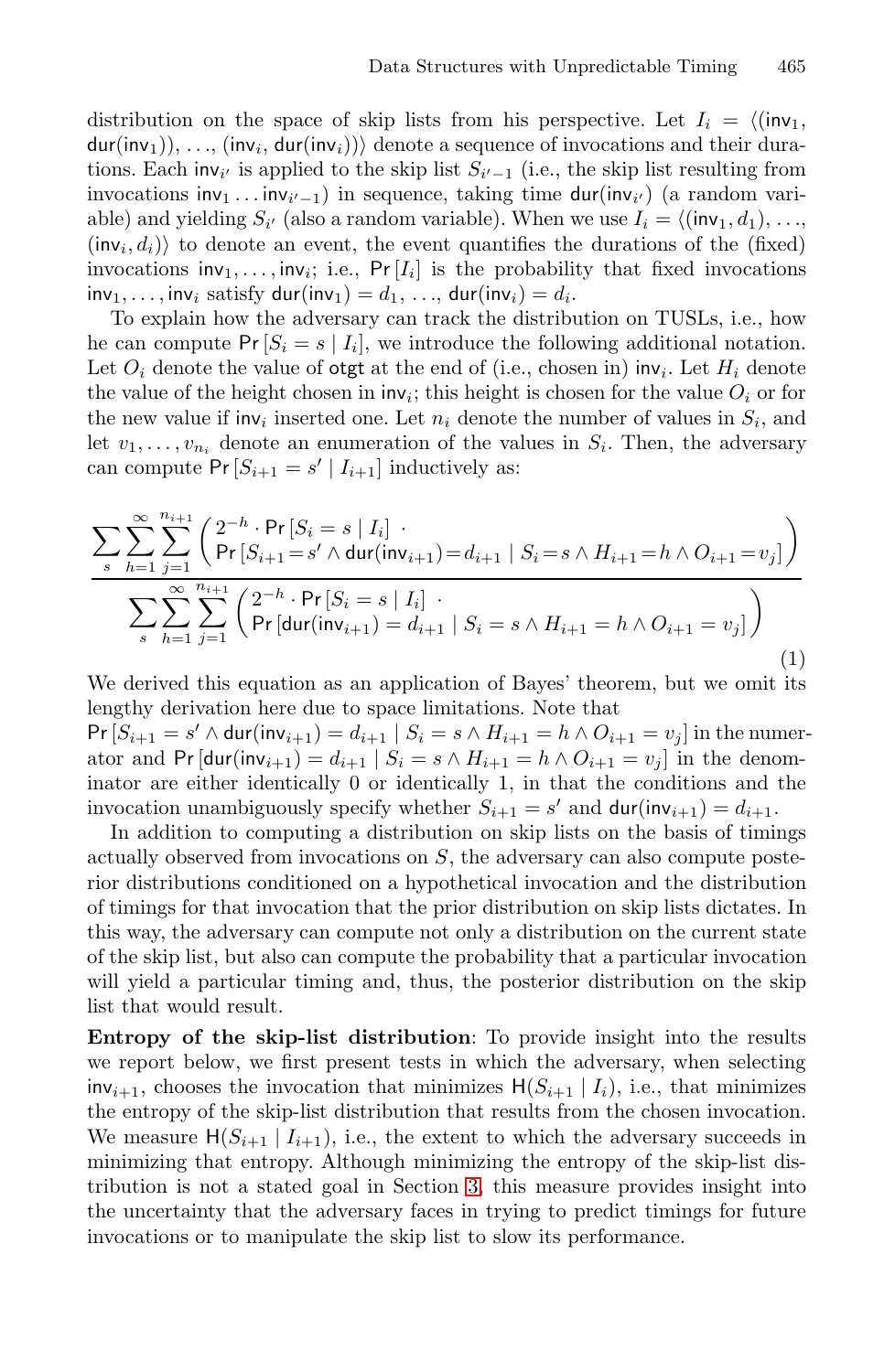In each test, the adversary is launched wi[th](#page-9-0) an empty skip list and a target size  $N$ . Each run begins by the adversary performing  $N$  random insert invocations, to bring the skip list to its initial size. The adversary monitors the time that each of these invocations takes, as well as all subsequent invocations. Once the skip list contains  $N$  values, the adversary performs lookup invocations only, chosen to minimize  $H(S_{i+1} | I_i)$  in each step  $i + 1$ . We disallow remove invocations in these tests, in particular, so that the adversary cannot decrease  $H(S_i | I_i)$  simply by removing elements. After performing the lookup invocation and measuring its duration, the adversary updates his skip-list distribution using (1), and continues with searching for his next invocation, etc. To limit the number of possible skip lists in our tests, we remove at each step (after the initial  $N$  insert invocations) skip lists with probability less than  $\epsilon = 4^{-n}$ , where *n* is the current skip-list size.  $(n = N$  $(n = N$  always in the tests of this section.)

In our analysis, the "time" that the adversary measures for an invocation is a count of skip-list node visits plus, in the case of an insert operation (or a remove, though again, none of these were performed in the tests in this section), the changes to linked lists in the skip list. This information is not clouded by other factors that could influence time measurements and so discloses more precise information than the adversary might expect in practice.

The results of our tests are shown in Figure 6 for  $N \in$  $\{4, 5, 6, 7\}$ . As these figures show, the average entropy of a TUSL grows linearly in N for these values, even when the adversary chooses the *best* next invocation to minimize that entropy. This observation provides insight into the results that will follow.

<span id="page-10-0"></span>

**Fig. 6.** Distribution of  $H(S_i | I_i)$ 

We were unable to extend past  $N = 7$  in our tests due to the computational difficulty of doing so. To get a sense of the immensity of these tests — and the task the adversary faces, as well — consider the following rough calculation for a distribution on skip lists of size  $N = 6$ : The adversary uses (1) to update the skiplist distribution (from  $S_i$  to  $S_{i+1}$ ) to account for a single observed duration. The summations in the equation occur over each possible TUSL s (typically about 160), all sufficiently plausible heights (we consider only 7 for this example), and all possible positions for a new  $\det$  (there are N of these). Thus, the inner term of each summation must be evaluated approximately  $160 * 7 * 6 = 6,720$  times. Also, this calculation must be done once for each  $s'$ , meaning that to transform a distribution for  $S_i$  into one for  $S_{i+1}$  for a single invocation/duration pair, the adversary must do  $160 * 6,720 \approx 1$  million calculations. Now consider that the adversary's search of next invocations includes N possible lookup invocations, each with about 30 possible durations. So, even choosing the next invocation to perform requires examining  $6*30 = 180$  possible distributions, and the adversary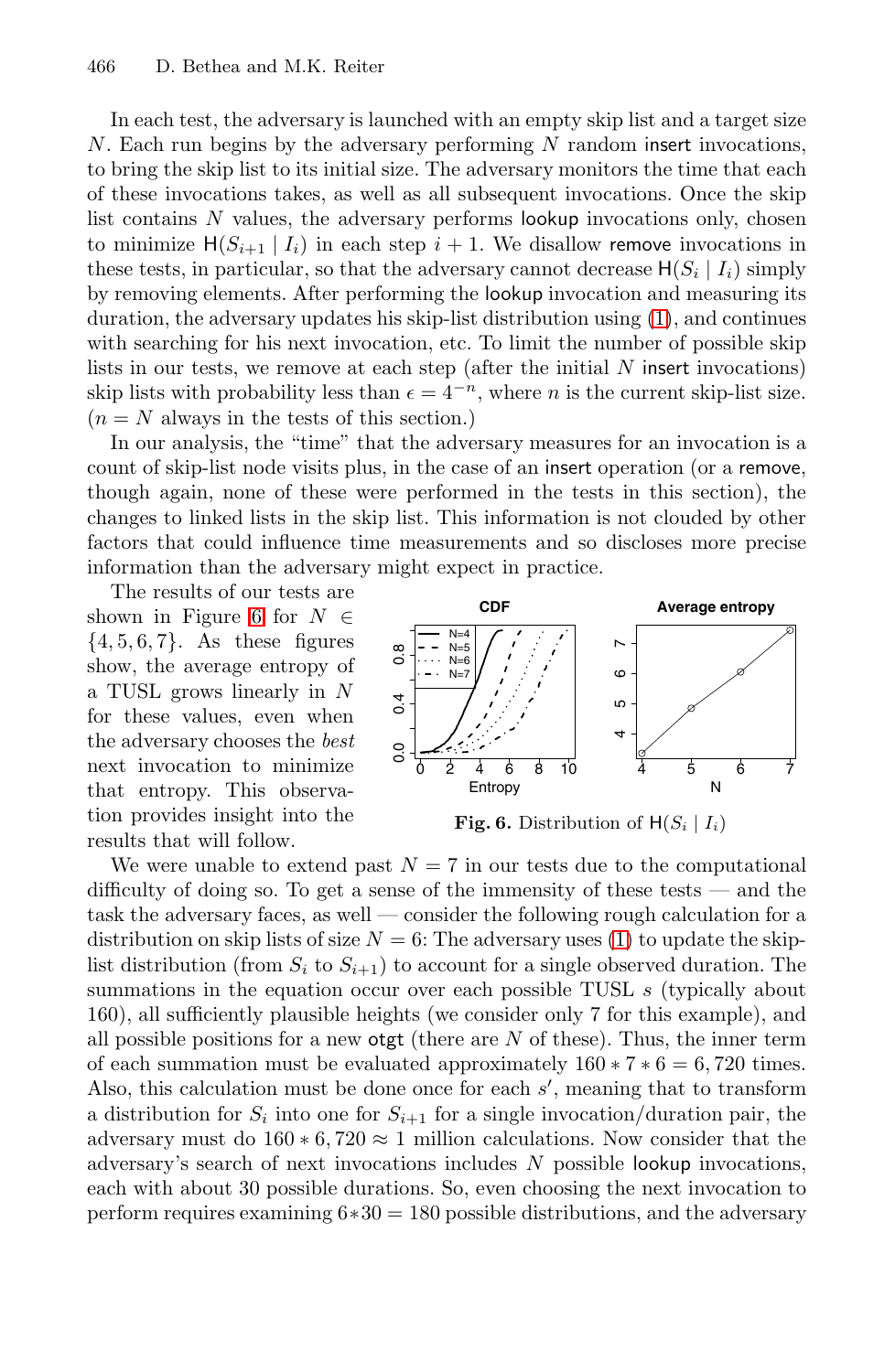must do  $180 * 1,075,200 \approx 200$  million evaluations of the inner term of (1) to generate *a single sample* for the distribution for  $N = 6$  in Figure 6. For the  $N = 7$ plot, the cost jumps to  $\approx 750$  million evaluations per sample. This computational cost has limited our ability to scale our tests beyond  $N = 7$  at present.

#### **Timing unpredictability**:

We now move on to tests in which the adversary attacks timing unpredictability. These tests were performed with the same methodology as those above, except that the adversary chooses as his next invocation

<span id="page-11-0"></span>

 $\arg \min_{\mathsf{inv}_{i+1}} \mathsf{H}(\mathsf{dur}(\mathsf{inv}_{i+1}) \mid I_i).$  $\arg \min_{\mathsf{inv}_{i+1}} \mathsf{H}(\mathsf{dur}(\mathsf{inv}_{i+1}) \mid I_i).$  $\arg \min_{\mathsf{inv}_{i+1}} \mathsf{H}(\mathsf{dur}(\mathsf{inv}_{i+1}) \mid I_i).$ We record  $H(\text{dur}(inv_{i+1}) | I_i)$ for that invocation  $inv_{i+1}$  at

**Fig. 7.** Distribution of  $\min_{\text{inv}_{i+1}} H(\text{dur}(\text{inv}_{i+1}) | I_i)$ 

each step, as evidence of the extent to which an adversary can minimize the timing predictability of [th](#page-11-0)e data structure.

Figure 7 shows the results of these tests. The plots show that the timing entropy is less than the entropy of the skip-list distribution, as can be seen by comparing Figures 6 and 7. This occurs because many different skip-list configurations can give rise to the same timing for [cer](#page-12-0)tain invocations, and so not all of the uncertainty of the skip-list configuration carries over to uncertainty for timing behavior. Figure 7 suggests that the timing entropy grows roughly linearly for the range of  $N$  that we have been able to explore. (These tests are limited by the same computational challenges described earlier.) However, because for an adversary who does not try to slow the skip-list invocations (or is unable to do so, see Section 7), the skip-list imple-

<span id="page-11-1"></span>

**Fig. 8.** CDF of EMD between adversary's and actual timing distributions for  $inv_{i+1}$ . NSL = normal skip list.

ments lookup invocations in  $O(\log_2 N)$  time with [hi](#page-15-10)[gh](#page-15-11) probability, the timing entropy is limited to  $O(\log_2 \log_2 N)$  as N grows, as discussed in Section 3.

While  $\min_{\mathsf{inv}_{i+1}} \mathsf{H}(\mathsf{dur}(\mathsf{inv}_{i+1}) \mid I_i)$  indicates the timing unpredictability of the data structure, it nevertheless provides little insight into how erroneous the adversary's view of the timing might be. For example, if the adversary assigns equal likelihood to two timings for  $inv_{i+1}$ , we might consider him to be better off if these timings are both close to the correct answer than if one is wildly incorrect;  $H(dur(inv_{i+1}) | I_i)$  does not distinguish between these cases. To further clarify, in Figure 8 we plot the CDF of the *earth mover's distance* (EMD) [19,20] between (i) the adversary's distribution for  $dur(inv_{i+1})$  conditioned on  $I_i$  and (ii) the distribution  $dur(inv_{i+1})$  for that invocation on the *actual* skip list that the adversary is attacking. Intuitively, if each distribution is a way of piling one unit of dirt, EMD measures the cost (the amount of dirt moved times the distance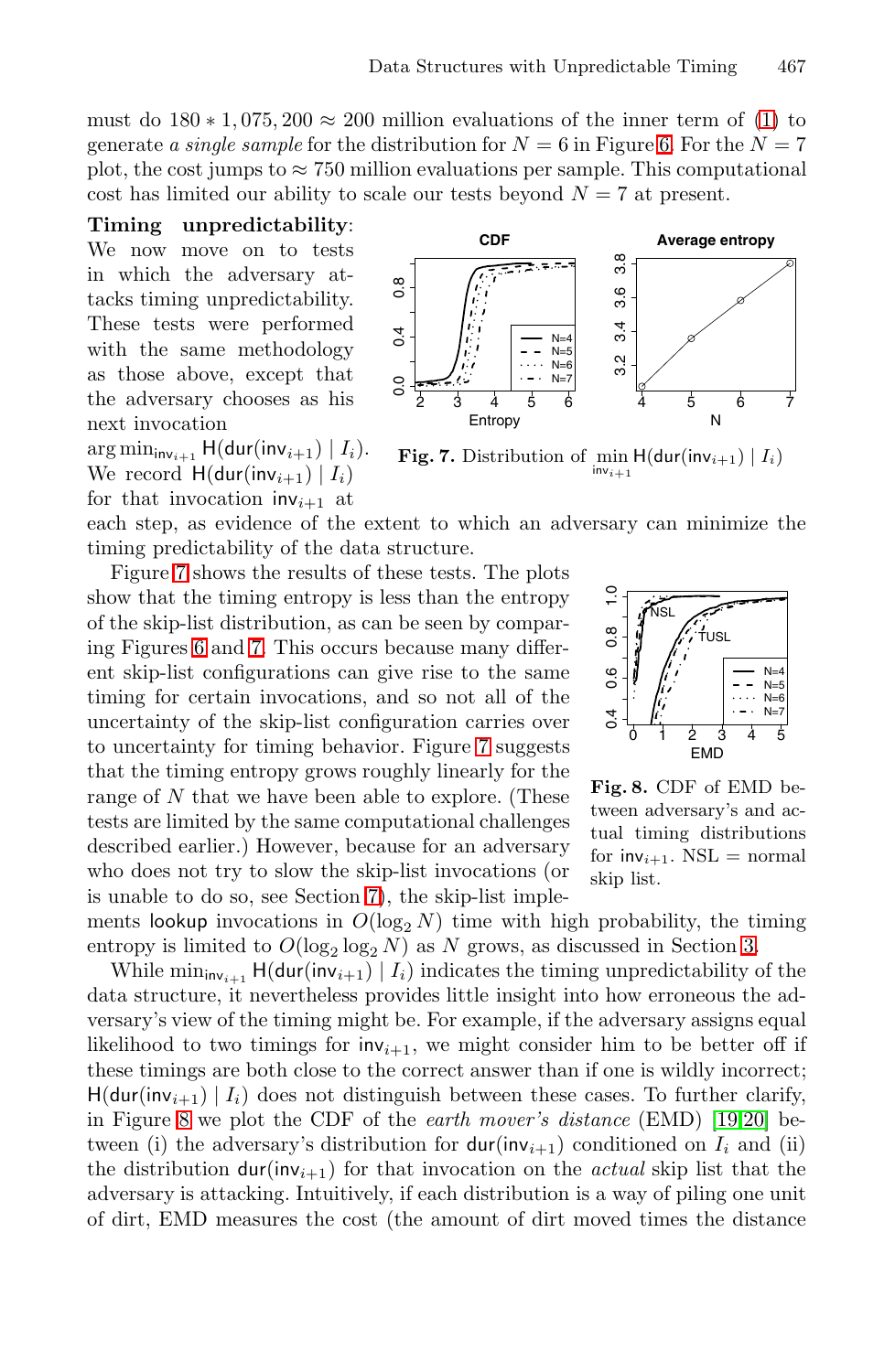<span id="page-12-0"></span>it is moved) of turning one distribution into the other. This plot shows that the uncertainty the adversary faces is not solely due to the randomized implementation of  $inv_{i+1}$  but rather is compounded by the entropy of the skip-list distribution shown in Figure 6. That is, if the adversary's skip-list distribution had n[o e](#page-2-0)ntropy (i.e., if the adversary knew exa[ctl](#page-8-0)y the configuration of the skip list), his distribution would match the real distribution, and the EMD would be zero. As can be seen in Figure 8, this is very nearly the case for normal skip lists.

### **7 Efficiency Evaluation**

We now evaluate how TUSLs fare in terms of performance against the adaptive adversary of Section 3. Our evaluation is like that of Section 6, with a few important differences. First, to maximize the invocation times (versus simply reducing entropy for skip lists of a fixed size or their timing behaviors), the adversary must be allowed to remove and insert elements. For example, an adversary might prefer to remove an element that he discerns to have a large height in the skip list, in an effort to make all elements have the same height (which yields worst-case performance for the skip list). For this reason, in these tests the adversary also examines remove and insert operations at each step, though we restrict the adversary to maintaining the size of the skip list in the range  $N \pm 2$ . This restriction prevents the adversary from "attacking" efficiency, for example, by simply always inserting more [va](#page-9-0)lues. Second, to discern that a remove–insert pair, for example, might decay the performance of the skip list, it is necessary to permit the adversary to look ahead multiple moves to find a sequence that best accomplishes his goals. So, to enable these tests we implement a search for sequences of invocations that yield a heuristically optimal attack for the adversary (albeit while further compounding the cost of computing the attack).

<span id="page-12-1"></span>**Searching for a nearly optimal attack:** Suppose that  $I_i = \langle (inv_1, d_1), \ldots, (inv_m, d_m) \rangle$  $\langle \mathsf{inv}_i, d_i \rangle$  is the sequence of invocations that the adversary performed and the durations that resulted from them. As shown in (1), the adversary can thus compute Pr  $[S_i = s | I_i]$ . The adversary now wishes to predict the next invocation  $inv_{i+1}$  that will lead toward a skip-list configuration in which some operations are very expensive, thus violating our efficiency goals. To do so, he employs a function score that, when applied to a sequence  $I_{i+k}$  that extends  $I_i$ , produces a value that indicates the benefit or detriment to the adversary's goal of reducing performance. We will describe such a score function below.

The primary component of the adversary's attack is calculating, for a *fixed* sequence of invocations  $inv_{i+1}, \ldots, inv_{i+k}$ , the expected outcome:

$$
\mathbb{E}_{\mathsf{inv}_{i+1},\dots,\mathsf{inv}_{i+k}}\left[\mathsf{score}(I_{i+k}) \mid I_i\right] = \sum_{g} g \cdot \mathsf{Pr}\left[\mathsf{score}(I_{i+k}) = g \mid I_i\right] \tag{2}
$$

In (2), it is understood that  $I_{i+k}$  extends  $I_i$  with invocations  $inv_{i+1},\ldots,inv_{i+k}$ . It is, however, treated as a random variable here, taking on durations for the invocations  $inv_{i+1}, \ldots, inv_{i+k}$ .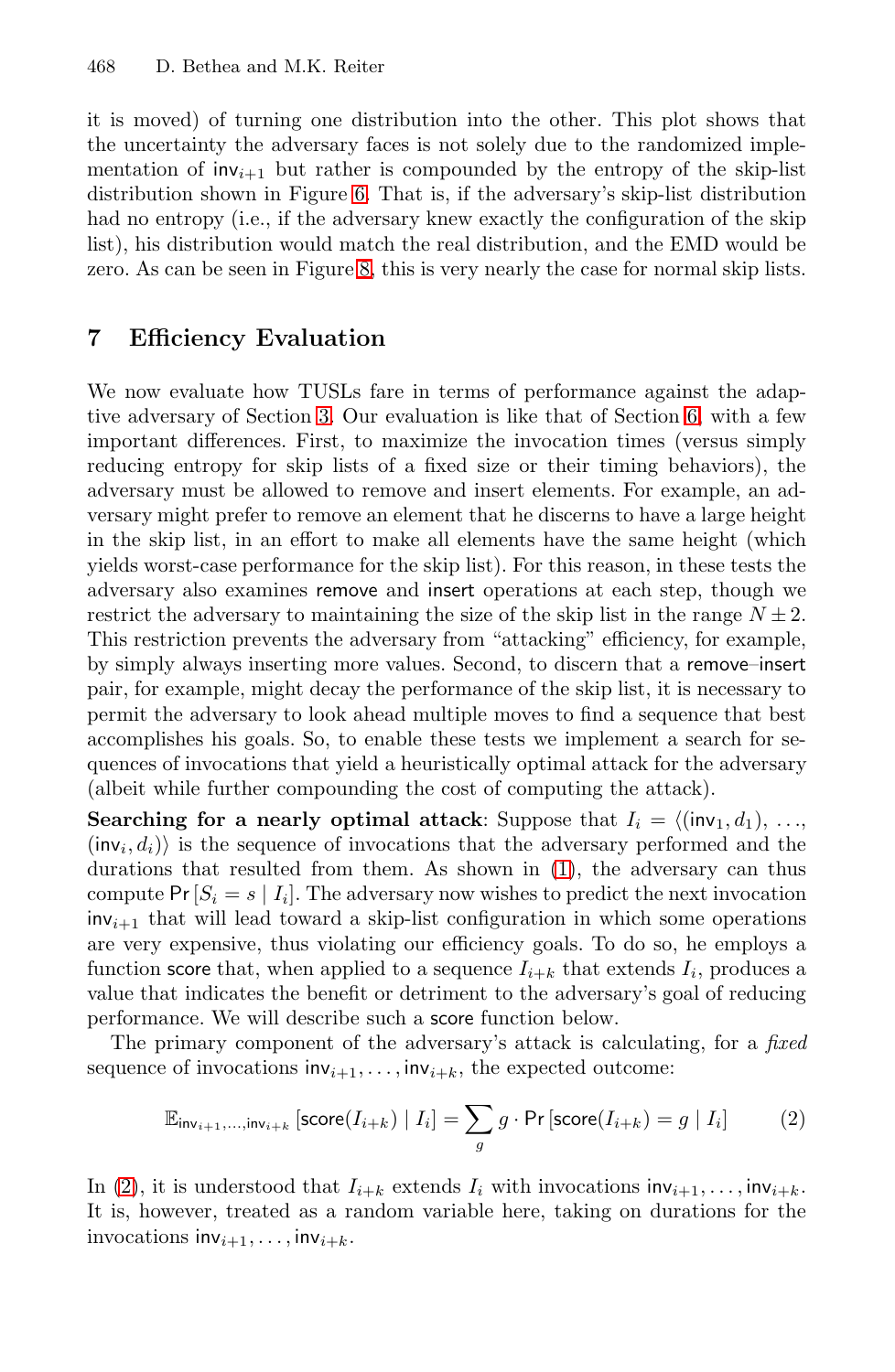When choosing  $inv_{i+1}$ , ...,  $inv_{i+k}$  to compute (2), the adversary faces an apparently difficult problem in that there are infinitely many invocations that are *possible* for each  $\text{inv}_{i+k'}$ . Notably, the adversary can insert any value into the skip list. However, the adversary need only consider inserting a value after each value already in the skip list — all insertions between the same two existing values are equivalent from a timi[ng](#page-12-1) point of view — yielding  $n_{i+k'-1}$  possible insert operations for a skip list already containing  $n_{i+k'-1}$  values (i.e., where  $n_{i+k'-1}$  is the size of  $S_{i+k'-1}$ ). That is, for each  $\text{inv}_{i+k'}$ ,  $1 \leq k' \leq k$ , the adversary need only consider  $n_{i+k'-1}$  remove invocations,  $n_{i+k'-1}$  insert invocations, and  $n_{i+k'-1}$  lookup invocations, i.e.,  $3n_{i+k'-1}$  in total.

**Heuristics**: There are two remaining choices that an adversary must make to search for his next invocation to perform: (i) He must decide for which invocation se[qu](#page-12-1)ences  $inv_{i+1}, \ldots$ ,  $inv_{i+k}$  to compute Equation (2), and in particular how many such invocations to consider. (ii) He must choose a score function to guide his search. We adopt heuristic solutions (described below) to (i) and (ii), and as such, our search yields only a heuristically optimal choice.

To address (i), we define a function  $\beta : \mathbb{N} \to (0, 1)$  such that if

 $Pr\left[\left(\bigwedge_{k'=1}^{k} \text{dur}(inv_{i+k'}) = d_{i+k'}\right) \mid I_i\right] \leq \beta(k)$  for values  $d_{i+1} \dots d_{i+k}$ , then this probability is rounded down to zero. Then, only invocation sequences  $inv_{i+1}$ ,  $..., inv_{i+k}$  for which (2) is nonzero (per this coarsening) need be considered. In particular, k is not the same across sequences, but rather can be different per sequence. The intuitive justification for such a use of  $\beta$  is that durations for invocation sequences  $inv_{i+1}, \ldots$ ,  $inv_{i+k}$  that are so improbable are not interesting to the adversary. In our tests below,  $\beta$  is determined empirically to strike a balance between exploring as many invocation sequences  $inv_{i+1}, \ldots$ ,  $inv_{i+k}$ as possible and limiting search time. Moreover,  $\beta$  was set differently for TUSL adversaries and adversaries attacking a standard skip list to allow a TUSL adversary substantially more time to search for an effective next invocation. In fact, the average time allotted to the adversary to search for his next invocation was more than *three orders of magnitude* lar[ger](#page-12-1) for the TUSL adversary, per value of N. As such, the results reported below that demonstrate advantages over basic skip lists are very conservative in this regard.

To address (ii), the adversary scores  $I_{i+k}$  on the basis of the expected duration it induc[e](#page-14-0)s for the [m](#page-14-0)ost expensive subsequent invocation, i.e.,  $\mathsf{score}(I_{i+k}) =$  $\max_{\mathsf{inv}_{i+k+1}} \mathbb{E}[\mathsf{dur}(\mathsf{inv}_{i+k+1}) \mid I_{i+k}]$ . When his search concludes, he chooses the next invocation  $\text{inv}_{i+1}$  to actually perform to be the most promising next invocation, [sp](#page-14-0)ecifically  $\arg \max_{\mathsf{inv}_{i+1}} \sum_{\mathsf{inv}_{i+2},...,\mathsf{inv}_{i+k}} \mathbb{E}_{\mathsf{inv}_{i+1},...,\mathsf{inv}_{i+k}}$  [score $(I_{i+k}) | I_i]$ , where the sum is taken over maximal sequences for which (2) was computed.

**Results**: After observing the *i*-th invocation duration, suppose the adversary outputs arg max<sub>inv<sub>i+1</sub></sub>  $\mathbb{E}[\text{dur}(inv_{i+1}) | I_i]$ , i.e., the invocation the adversary believes to be the most expensive. Figure 9 plots  $\mathbb{E}[\text{dur}(inv)]$  for this invocation inv, for the current state of the *actual* skip list he is attacking, averaged over all runs, as a measure of performance. ( $\circ$  denotes a standard skip list, and  $+$ denotes a TUSL.) Figure 9 also shows the average performance of *randomly*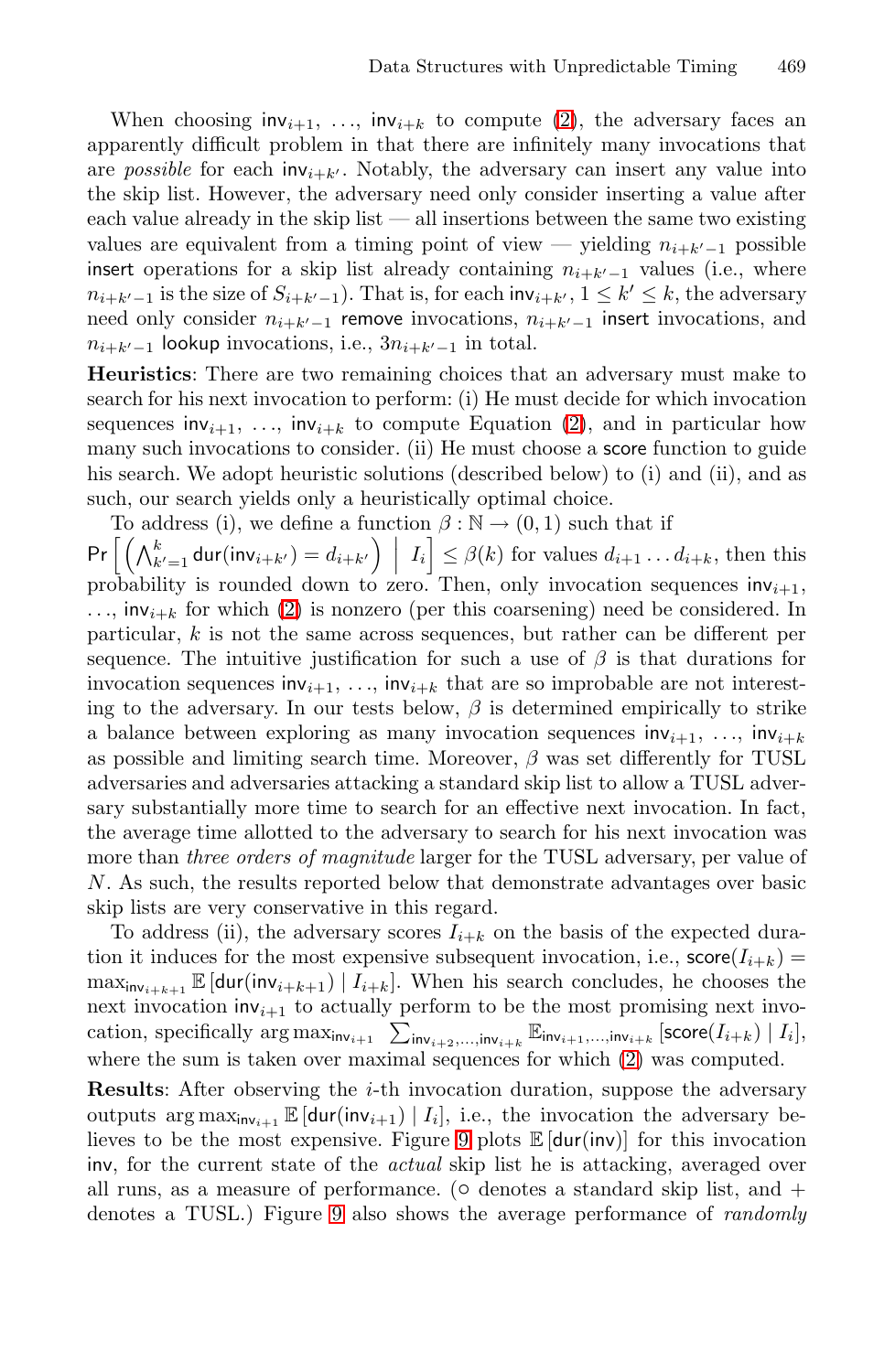selected invocations (where  $\times$  and  $\diamond$  denote standard skip lists and TUSLs, respectively).

Together these curves show that the adversary can cause his chosen invocations for a standard skip list to diverge in cost from random invocations. In contrast, the adversary is unsuccessful in causing this divergence with TUSLs, despite expending three orders of magnitude more effort. A consequence is that the adversary can quickly decay a standard skip list, even of size as small as  $7 \pm 2$ , to perfor-

<span id="page-14-0"></span>

**Fig. 9.** Average expected invocation duration after the first *N* inserts. ○: standard skip list; *×*: standard skip list, random invocations;  $+$ : TUSL;  $\diamond$ : TUSL, random invocations.

mance that is comparable to or worse than that to which the adversary can decay a TUSL, which appears to be little to none. As N grows, we expect these trends to continue, with the adversary maintaining average-case  $(O(\log_2 N))$  performance against TUSLs and worst-case performance  $(O(N))$  against standard skip lists, such that the TUSL should soon easily outperform a standard skip list during an attack.

### **8 Conclusion**

This paper is, to our knowledge, the first exploration of constructing data structures that will make it difficult for an adversary with adaptive access to the structure to predict the duration of future invocations or to manipulate the data structure to decay its efficiency. We presented a design for a Set abstract data type based on skip lists but enhanced to permit both searching for a value from a random origin and adjusting the height of a val[ue](#page-15-12)['s](#page-15-13) [n](#page-15-9)[o](#page-15-14)[de](#page-15-15)s per operation. We presented an instance of this design, called TUSL, which we showed offers benefits to both timing-unpredictability and efficiency against adaptive adversaries. To do so, we developed a framework that permits an adversary to track a distribution on skip lists implied by the invocation durations he has observed so far and to search for invocations that heuristically maximize his effectiveness in attacking efficiency or unpredictability.

As far as we are aware, this paper opens up a new research direction that could help to counteract a range of timing-related attacks, both known (e.g., [1,2,3,4,5]) and as-yet-unknown. Numerous areas remain unexplored, such as more formal foundations for the goal of timing unpredictability, and other designs for timingunpredictable data structures.

**Acknowledgements.** This work was funded in part by NSF grant CNS-0756998. We are grateful to the security group at UNC for suggestions for improving this work, and to the anonymous reviewers for their comments.